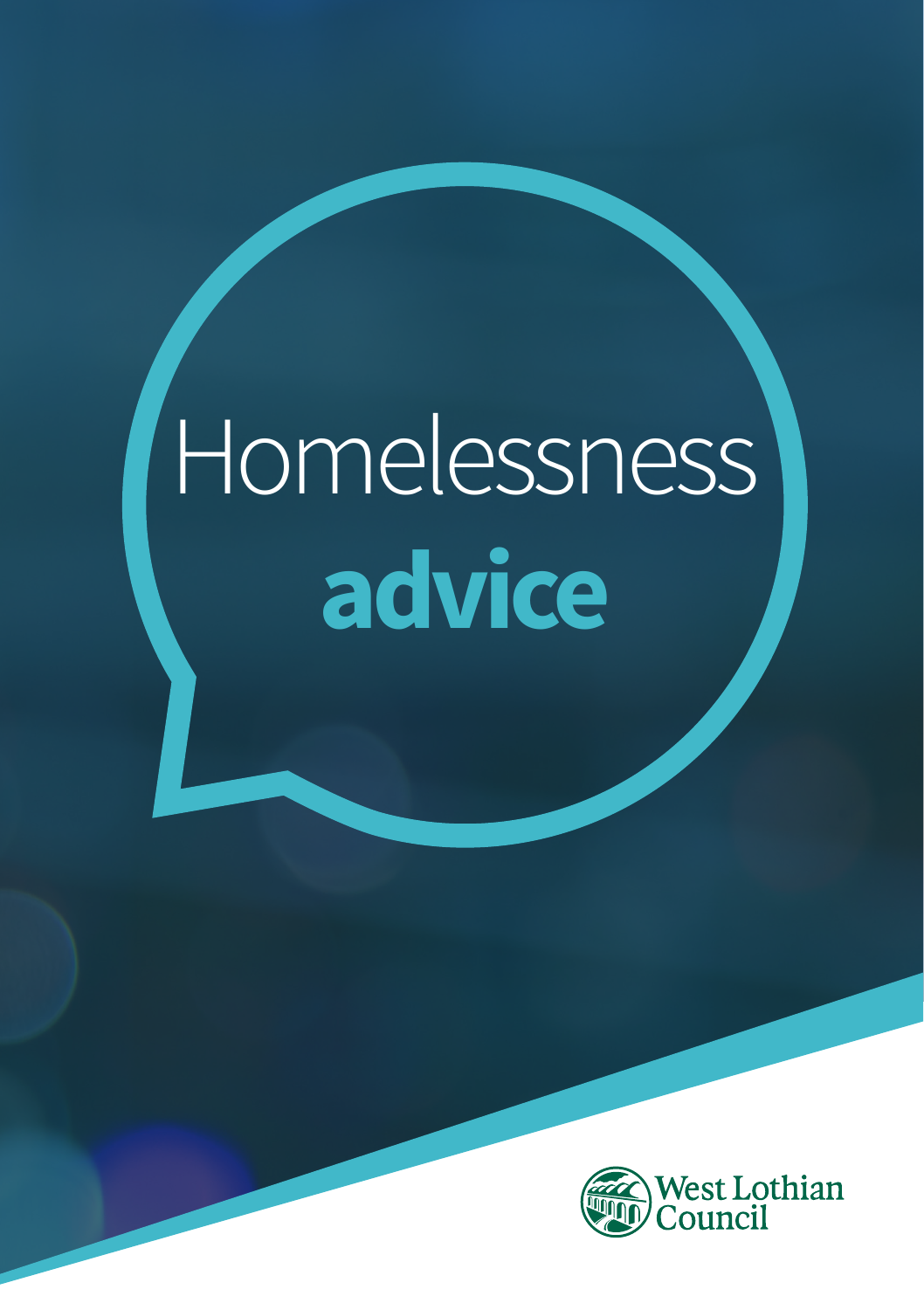## Homelessness **advice**

#### **What should I do if I become homeless or think that I am likely to be made homeless?**

You should contact **01506 280000** to request a homeless appointment. Or you can contact the local office so an appointment can be made with the Housing Options team.

#### **What if the office is closed and I have nowhere to stay that night?**

You should call the out of ours service on **01506 280000** where they will provide immediate assistance.

#### **What will happen at my homeless appointment?**

You will be asked details about your circumstances so that the officer can determine what help can be offered. You may also be asked to provide evidence to support this.

At the end of your interview you will be asked to participate in a short satisfaction survey. You can either do this in the office or take it away with you to complete and return. This information helps us improve the satisfaction levels of our service.

#### **Can I bring a friend or my support worker?**

Yes, you can also ask for a same sex interview.

#### **What happens after my homeless appointment?**

If you have completed a homeless application your case officer will carry out an investigation into your situation. You will then be advised of the council's decision within 28 days.

#### **What if I don't agree with my homeless decision?**

You can appeal your homeless decision within 28 days from the date of the letter. The details of this will be made clear in your homeless decision letter.

#### **But what if I have a support need?**

Housing support can be offered to help with:

- > Benefit claims/management of finances
- Correspondence
- > Moving accommodation/resettlement
- > Engaging with welfare services/ professionals
- > Advice on maintaining the home
- $\blacktriangleright$  Keeping a safe and secure home

If you need help with any of these needs your case officer can refer you to the Housing Support Team for extra assistance.

#### **What if I need temporary accommodation?**

If the council believes you have nowhere else to stay they will provide furnished temporary accommodation, this is based throughout all of West Lothian and is only short term.

You will have to pay rent, however if you are eligible for help with rent costs the officer can discuss this with you.

If you fail to make regular rent payments you may be asked to leave, and the council will not provide you with any other temporary accommodation for the duration of your homeless case.

#### **What if my children go to school?**

If you are placed out with your school area and have no means of transport, the council will offer assistance so the children can remain at their existing school.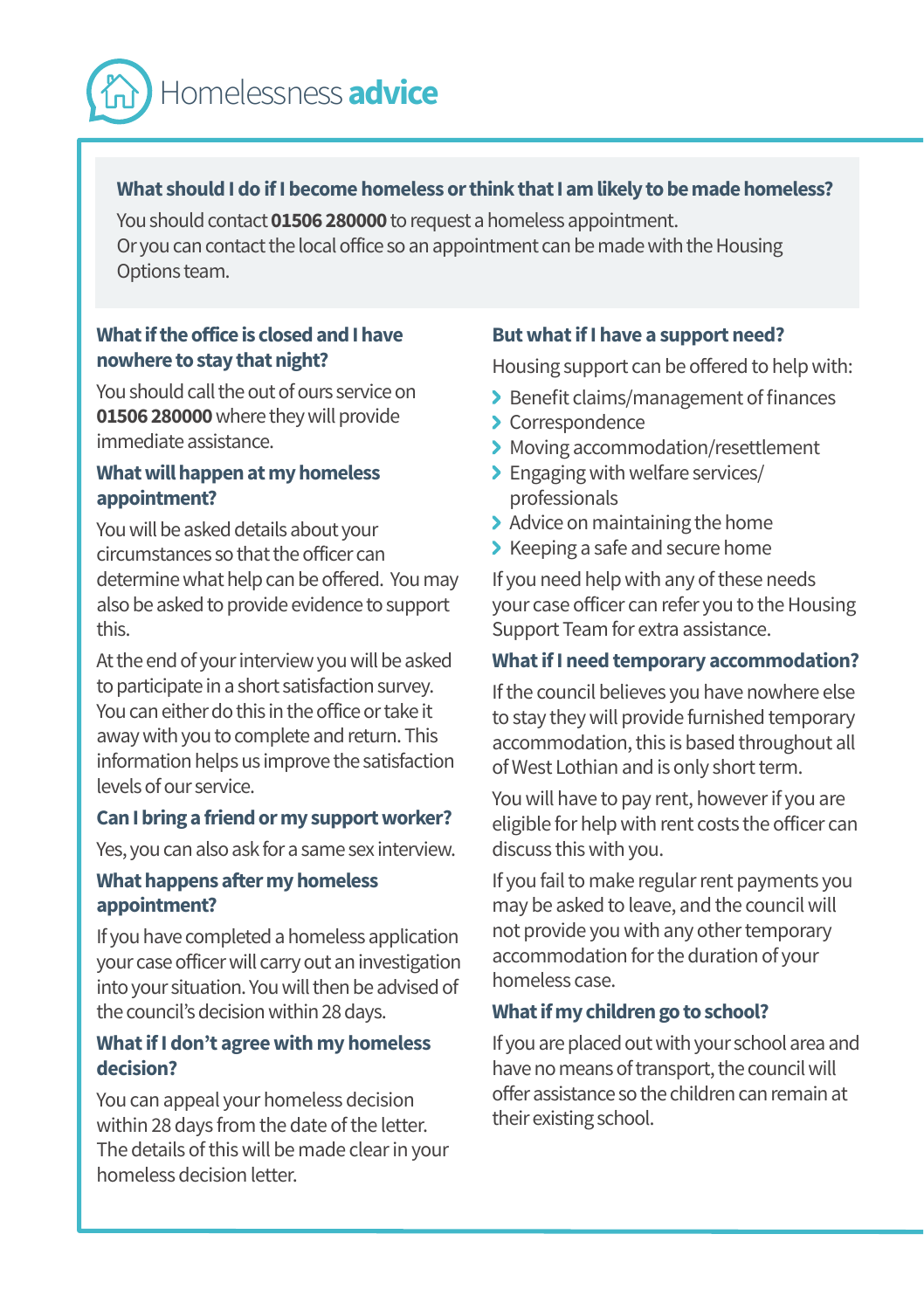#### **What if I already have furniture?**

If you have nowhere for this to go, we can uplift your furniture and place this into storage for you. You may wish to keep some items with you in your temporary accommodation. There is a charge for using furniture storage and your officer can explain what these costs are.

#### **What if I don't want the temporary accommodation that has been offered?**

You can request a review of this offer however it is not guaranteed you will be offered anything else and you may be asked to stay in that accommodation if you have nowhere else to go until the council can decide whether the offer is unreasonable.

#### **Will the council have to find me somewhere permanently to live?**

If you are considered unintentionally homeless with a local connection, yes, the council will have to find you somewhere to live and will make you one permanent offer.

You will be asked to pick up to 10 communities in West Lothian and will be considered for any type of property, on any level, unless there is a medical reason not to do so. If this applies to you, you should discuss this with your case officer.

If you have not received an offer within 9 months of your homeless application, the council will increase your areas to either the East or West of West Lothian. This is to keep the length of time you spend in temporary accommodation to a minimum.

If you are not unintentionally homeless with a local connection there are different duties the council will have. This will be discussed in detail with you by your officer.

**What if I don't want the permanent offer that has been made to me?**

You have the right to request a review of the offer, however, if the offer is deemed as being reasonable, you will not be offered anything else and will be asked to leave the temporary accommodation.

If this happens your officer will give you advice and assistance to explore other housing options that may be suitable to consider.

#### **How many houses does the council have?**

2016/17 figure is 13464

#### **How many does the council have to let each year?**

2016/17 figure is 891

#### **How many people does the council need to rehouse on the homeless group?**

2016/17 figure is 986

#### **What should I do to better my chances of getting a house?**

You should be as realistic as possible when choosing your areas for housing. You should also apply to as many housing associations as possible to maximise your chances of being rehoused as quickly as possible. If you want to know any more information about Housing Associations speak to your case officer.

#### **When can I expect to hear from my officer?**

Your officer will keep in touch with you every two weeks until a decision is made on your case. After which they will then keep in contact every month until your case comes to an end.

| Who is my case officer? |  |  |
|-------------------------|--|--|
| <b>Name</b>             |  |  |
| Tel no:                 |  |  |
|                         |  |  |